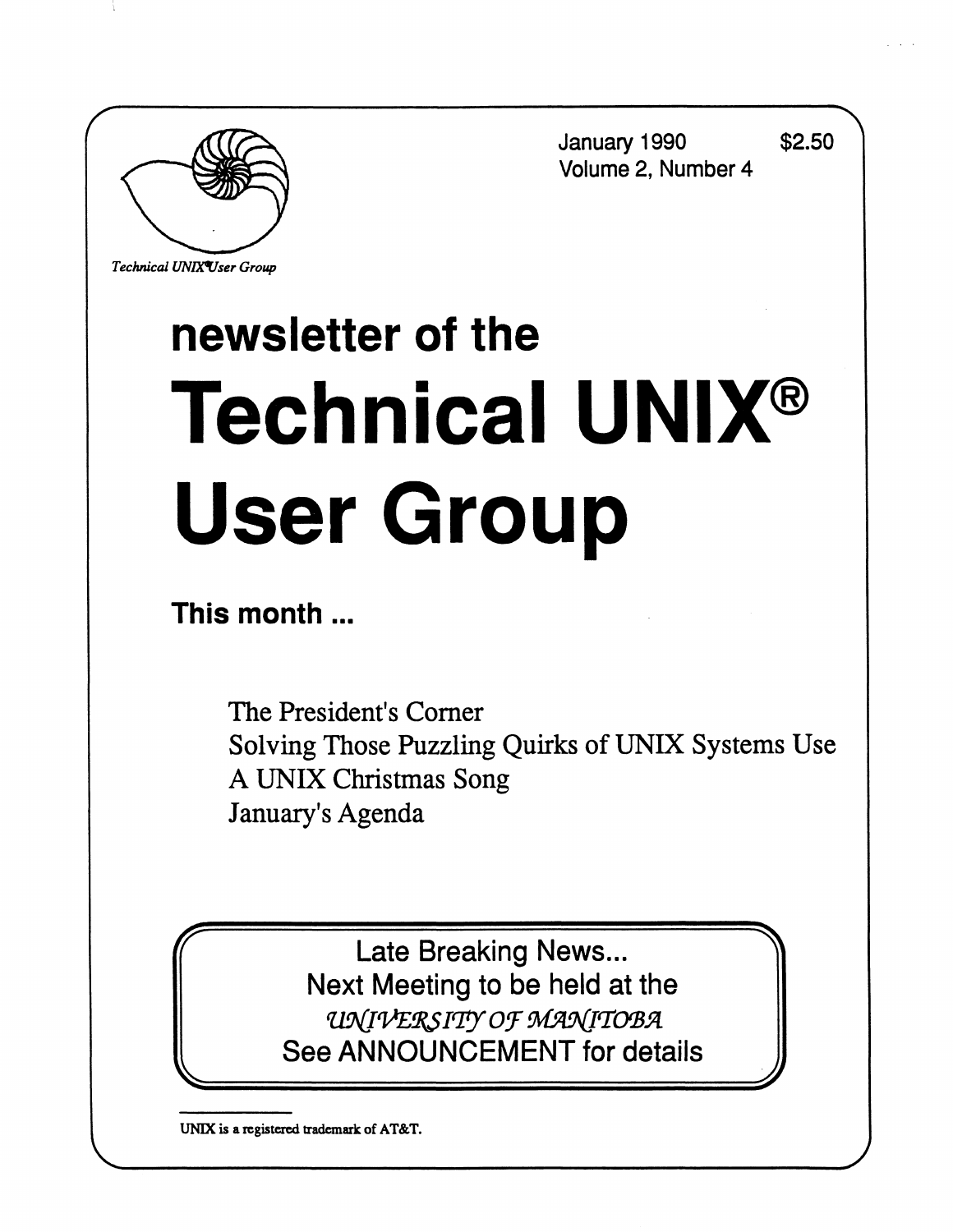## **Thoughts From The Editor**

## **By Susan Zuk**

Happy New Year!!! Hope the holidays passed joyously and you are all ready for a new year and decade.

This is the month which Uniforum is holding its annual UNIX Show. It is being held in Washington, D.C. from January 23- 25. The theme this year is "UNIX in the 90's - Decade of the User". Uniforum 1990 is offering 20 all-day tutorials, 36 marketing and industry-oriented conference sessions, eight technical presentations, daily keynote addresses, and 16 free UNIX system workshops. More than 250 major UNIX system vendors will be displaying and demonstrating their newest products and services. If anyone is interested in more information you can call me. If anyone is attending, let us know so you can tell us all about it!

This month's newsletter includes a Christmas jingle complements of a special Joke network. Just remember, Ukrainian Christmas is the first weekend in January so this article is right on time!

For those of you confused by crontabs, we have found an interesting article which discusses a way of automating the scheduling of tasks. A shell script lets the user fill-in various time, date and command queries instead of having the user know what information to put in a specific file. It also allows any user to create their own crontab commands without leaving the directory in which they are located. Don't they call that being "user-friendly"? Give the programs a try and tell us how you like them.

Now is about the time to complete my editorial and allow you to continue reading. Enjoy yourself and I'll see you next week at the meeting. Remember the location has changed to the UNIVERSITY of MANITOBA, Main Floor, Senate Chambers, Engineering Building.

Bye for Now!!!

## **Group Information**

The Technical Unix User Group meets at 7:30 pm the second Tuesday of every month, except July and August. The newsletter is mailed to all paid up members 1 week prior to the meeting. Membership dues are \$20 annually and are due at the October meeting. Membership dues are accepted by mail and dues for new members will be pro-rated accordingly.

## **The Executive**

| President:                              | <b>Gilbert Detillieux</b> | 261-9146     |
|-----------------------------------------|---------------------------|--------------|
| <b>Vice President:</b>                  | Derek Hay                 | 943-5401     |
| Treasurer/Membership: Gilles Detillieux |                           | 261-9146     |
| Secretary:                              | <b>Matt Binnie</b>        | (W) 949-0190 |
| <b>Newsletter Editor:</b>               | Susan Zuk                 | (W) 788-7312 |
| Information:                            | <b>Gilbert Detillieux</b> | 261-9146     |
|                                         | (or) Susan Zuk            | (W) 788-7312 |

**Technical UNIX User Group** 

**P.O. Box 130 Saint-Boniface, Manitoba R2H 3B4** 

## **Copyright Policy and Disclaimer**

This newsletter is ©opyrighted by the Technical UNIX User Group. Articles may be reprinted without permission as long as the original author and the Technical UNIX User Group are given credit

The Technical UNIX User Group, the editor, and contributors of this newsletter do not assume any liability for any damages that may occur as a result of information published in this newsletter.

## $\begin{bmatrix} \overbrace{\hspace{5em}} \textbf{ANNOUNCEMENT...} \end{bmatrix}$

**Meeting Location:** 

The January meeting location will be provided by The **University of Manitoba,** Senate Chambers, Main Floor Engineering Building (Fort Garry Campus), South of University Centre.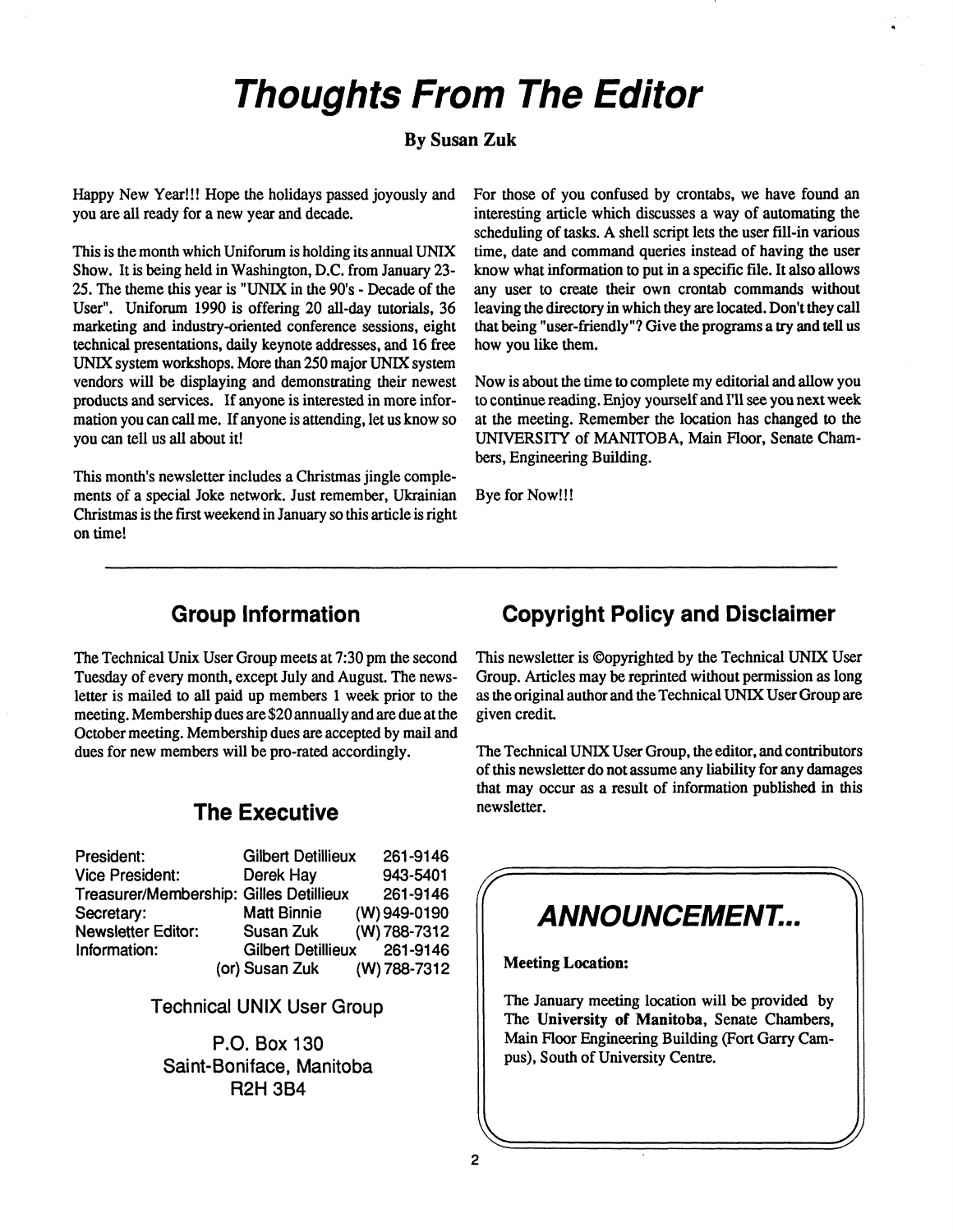## **President's Corner**

*by Gilbert Detillieux, President* 

**Well, here we find ourselves not only starting a new year, but a new decade. The 1980's have certainly seen some interesting changes in the uses and popularity of UNIX.** 

**As the decade began, I got my first exposure to UNIX, on a PDP-11/45 running Version 6 (the version before the first portable UNIX, Version 7, which started the whole "move**ment"). At that time, UNIX was well known and well liked **in most universities, but virtually unheard of in the business world.** 

**By the middle of the decade, UNIX was starting to catch on in business, and opportunities looked really promising for those with UNIX expertise. Our company, INFO WEST, incorporated at that time, and we decided that this expertise would be our edge, but unfortunately, in Winnipeg most business and MIS people were still asking' 'What's UNIX?"** 

**As the decade draws to a close, UNIX looks healthier than ever, and is well known enough to be getting coverage in newspapers and business magazines. Where UNIX is headed in the next decade is not completely clear, but it is certainly headed up! I expect that by the mid-90's, what isn't UNIX**  will either be UNIX-derived (Mach, AIX, and others to **follow) or UNIX-inspired (many companies are talking about adding POSK compatibility to their non-UNIX systems). Thus the 1990's should be an interesting decade for UNIX watchers.** 

**With that in mind, our local industry psychic, Jean U. Nixen, has come out of a coma again just long enough to make some predictions for the decade ahead. Here we go again...** 

**1991: DEC'swishthattheOSFandUNIXInternationalwill \* 'get married soon" is realized; unfortunately, a divorce soon ensues.** 

**1993: IBM's success with its new line of RISC processors prompts it to devise new industry-specific RISC architectures. The Financial Instruction Set Computer And Logic (FISCAL) architecture is introduced, with built-in FIFO and LIFO storage, Internal Register Store (IRS), Global Instruction Cache (GIC), and Register-Register Storage Processor (RRSP). Revenue Canada decides against FISCAL technol-** **ogy because Global System Traps (GST's) are not implemented.** 

**1995: "OS/Who?"** 

**1996: NeXT Inc. decides to stop providing discounts to academic institutions. Infuriated by that move, Steve Jobs resigns and goes on to form LaST Computer Technologies.** 

**1999: LaST introduces it's revolutionary new system for the 2000's, which features optical computing logic, 1000 MIPS, 1500 MFLOPS,4500 KLIPS (1000's of Logical Inferences Per Second), 2TB (Tera-Bytes) optical main memory, and 200TB removable optical storage. IBM buys them out; Steve Jobs resigns.** 

**2000: The financial world grinds to a halt, as a quarter century's worth of computer software fails to calculate the correct date.** 

**Now, back to the present, and some more serious matters.** 

**Our current membership secretary, Pat Macdonald, regretfully informed us that he would be resigning his position. On behalf of all the membership, I would like to thankPat for having done a great job for the past year; I would also like to thank our treasurer, Gilles Detillieux, for assuming the responsibilities of membership secretary for the remainder of the year.** 

**Pat will remain a member, however, and has agreed to do a presentation for the next meeting. Thus, our January meeting will not be at the usual location, but at the University of Manitoba; specifically, the Senate Chambers, Main Floor, Engineering Building (just south of University Centre), Fort Garry Campus. This meeting will be January 9, at 7:30PM, and will follow our usual format: round table discussion, business meeting, then presented topic. The presented topic will deal with sockets and IPC for TCP/IP networks - it will be quite technical, but should be very useful for any programmers out there interested in networks.** 

**I hope to see you all at the meeting. I wish you all success for the new year and the new decade!**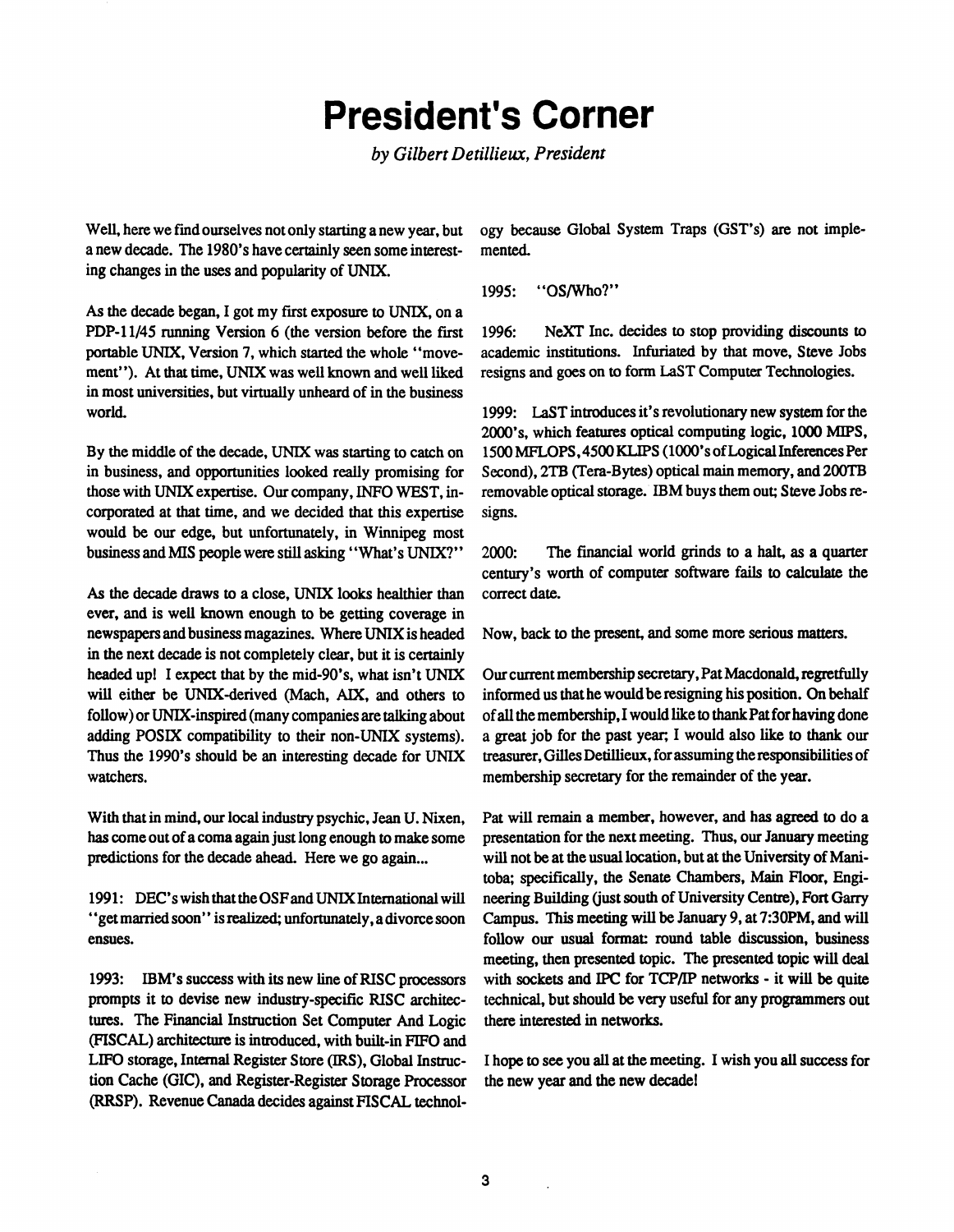## **Solving Those Puzzling Quirks of UNIX Systems Use**

*By Steven List and Bruce Stewart Reprinted from lusrl group CommUNIXations September/October 1987* 

The UNIX operating system provides two facilities for scheduling activities such as performing system backups, preparing reports or building software. Both scheduling facilities use the *cron* mechanism. The *at* facility schedules a *single* occurence of any activity. For example, you can specify that you want to create a report beginning "at 10PM tonight" or "at noon on Thursday" or even "now". The system will perform the request once, at the specified time. The *crontab* facility schedules the *regular* occurence of an activity. Activities may be scheduled once a year (using a specific date), once a minute or for any interval between. Although both mechanisms keep track of scheduled activities, *crontab* is more appropriate for scheduling the same activity repeatedly, whereas *at* is the method of choice for scheduling a single occurence of an activity. The *at*  facility is also appropriate for scheduling activities that occur regularly, but change significantly between executions.

### **But How?**

This column discusses using *crontab* and *cron* to schedule activities. We will examine a shell script that uses *crontab to*  schedule a regular activity. The script is suitable for nontechnical users or for those with no experience with *cron* and *crontab,* as well as those users who just want a more convenient method of using the resident UNIX scheduling facilities. We will also briefly discuss the role that the system administrator must play in setting up and monitoring the *crontab*  mechanism.

## **The Prerequisites?**

Several files are required in order to use the *at* and *crontab*  scheduling facilities. All are found in the directory *lusrllibl cron.* Typically, these files restrict or allow access to the *at*  and *crontab* schedulers, and are controlled by the system administrator. Each file is listed and described in Figure 1.

### **Using Crontab**

The *crontab* facility relies on a series of *crontab* files to schedule activities. A *crontab* file consists of one or more commands to be executed and the scheduling information for each command. Each user authorized to use the *crontab* facility has a *crontab* file in the /usr/lib/cron/crontab directory. Entries in the *crontab* file follow a special format, andreaders are referred to the *crontab* and *cron* manual pages for a discussion of the fields in each *crontab* entry. The shell script examined here prompts the user for the values to be entered in each field, validates the input and creates a new entry in the *crontab* file.

Figure 3 contains the main logic of the shell program. The *eval* command is used to create a menu in which each choice corresponds to a field in a *crontab* entry. The user is prompted to select a field to be modified. For each field selected, the value to be placed in the field is edited by the *valnum* shell function (Figure 2). The function actually begins the shell script because shell functions must be defined before being

| <b>Figure 1 - Essential Files</b> |                                                                                                                                                                                                                                                                                                                                                                                                     |  |
|-----------------------------------|-----------------------------------------------------------------------------------------------------------------------------------------------------------------------------------------------------------------------------------------------------------------------------------------------------------------------------------------------------------------------------------------------------|--|
| at.allow                          | This file is a list of users permitted to use the <i>at</i> facility. Note that if there is no at allow file and no<br>at deny file, only the superuser is allowed to use at. Also note that if there is only an at deny file (see<br>below), the manual indicates that anyone not listed in that file may use at. The implication is that if there<br>is an empty at deny file, anyone may use at. |  |
| at.deny                           | This file is a list of users who are not allowed to use the <i>at</i> facility. As indicated above, this file may be<br>used to provide global access.                                                                                                                                                                                                                                              |  |
| cron.allow                        | Similar to at allow, this file is a list of users permitted to use the cron facility.                                                                                                                                                                                                                                                                                                               |  |
| cron.deny                         | Similar to at deny, this file denies specified users the use of the <i>cron</i> facility. This file or the <i>cron.allow</i><br>file, should generally be set up as there is more danger in allowing users to schedule regular events than<br>specific events, although not too much.                                                                                                               |  |
| .proto                            | This file is required and contains a prototype header file for at jobs.                                                                                                                                                                                                                                                                                                                             |  |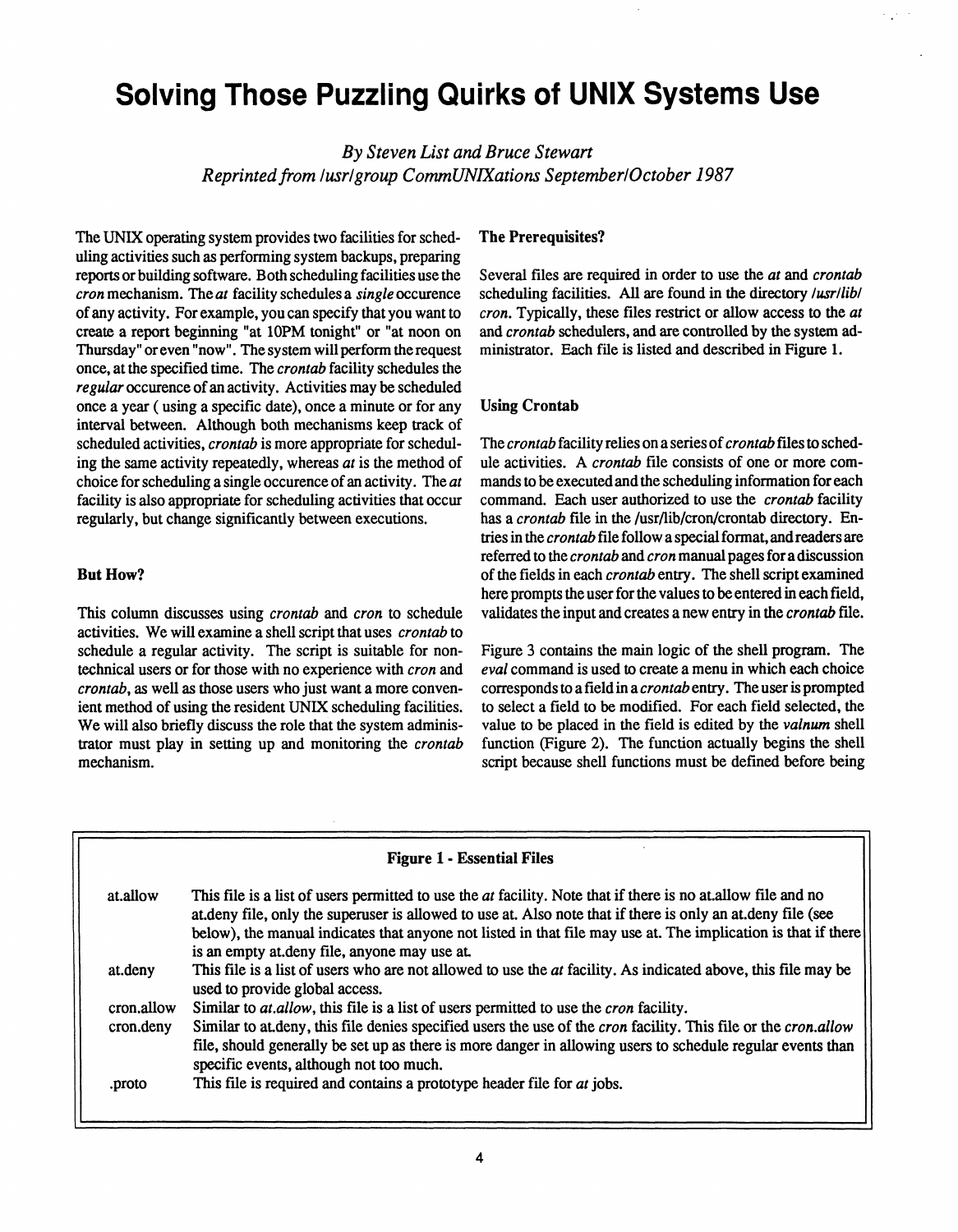used. If the selection is to update the *crontab* entry, the entered values are appended to a file in the */usrlspool/cron/crontabs*  directory. The *crontab* command is then invoked with this file as input to create a new *crontab* entry.

Still referring to Figure 3, the *true and false* commands are used to control the *while* loops. Both of these commands are shell scripts and live in */bin. true* is a shell script with no commands and a default exit status of zero. It does nothing successfully, *false* is a shell script with an explicit exit status of 255. It does nothing unsuccessfully. Both commands are useful for controlling loops designed to repeat indefinitely.

The && list separator is also used to assign the value from false to the shell variable FAILED. The statement that executes the *valnum* function includes the construction "&&FAILED=false". The && list separator informs the shell to execute the statement following the && only if the statement preceding the separator succeeds. In this example, if the *valnum* function returns zero (success), the variable FAILED is set to false and the loop terminates.

Finally, IFS (internal field separator) is used to parse the expressions passed to the *valnum* function. The existing IFS is first saved and then set to"-,". Whether the string passed to *valnum* is a range (elements separated by a dash) or a list (elements separated by a comma), the expression can be validated against the minimum and maximum values allowable for the appropriate field. IFS is then restored to its previous value.

#### **Suggestions and Improvements**

This script is only a beginning. Although it helps users create a crontab file, it cannot be used to edit an existing crontab file. Output from the script is always appended to a crontab file; no provisions is made to change an entry once it has been written. It also doesn't offer the user a graceful way to exit the script. Once invoked, the script assumes that a user will eventually want to write a crontab file. And although the help files give some guidance for completing the scheduling information in the *crontab* entry, the contents of the command field are necessarily left to the user. Improvements in these areas would make the script both friendlier and more useful.

#### **Quirks and Points of Interest**

Our discussion of UNIX scheduling would not be complete without a brief mention of the *batch* command. As discussed in the manual page for *at,* the *batch* command is similar to "at now," but not identical. The *batch* command is actually a shell script living in */usr/bin;* it does no more than invoke *at -qb.*  The "-qb" argument to *at* specifies the queue to be used for the submitted job. Presumably, the undocumented flag "-q" indicates that the letter following refers to the queue in which the submitted job is to be placed for execution.

One important note about the use of *cron*, which is also clearly documented in the manual page, is worthy of additional comment here. All output (both standard output and standard error) from commands executed by *cron* are mailed to the user. If the user wishes to have something else happen, then either or both of these outputs must be explicitly handled. Also, *even if there is no output,* the *cron* facility will create an entry in the user's mail file reflecting the time at which the entry was executed unless the user redirects the output

Another interesting point is found in the capability to redirect *standard input* into a user's commands in *cron.* This can provide very powerful means of executing commands that are normally interactive in a batch environment..

**Steven List is a senior technical staff member of Benetics Corp. Bruce Stewart is an independent software consultant experienced in program development, systems administration and system design.** 

```
Figure 2: Function valnum - validate numeric field 
                              contents 
# function valnum accepts a string that may be com-
# posed of digits, commas, or dashes, since cron 
# in the same field, this function will handle the
# exclusion.
# exclusion. 
# 
# usage: valnum fieldtype value 
MIN=1 HR=2 DOM=3 MOY=4 DOW=5
\#valnum()valnum () 
    neiurype=$1<br>fieldval−¢2
    fieldval=$2 
    case priektype in<br>Case priektype in
       $MIN) min=0 max=59 type=Minute;;<br>$HR) min=0 max=23 type=Hour;;
       $DOM) min=1 max=31 type="Day of Month";;<br>$MOY) min=1 max=6 type=Month;;
                 min=1 max=6 type=Month;
   $DOW) min=0 max=6 type="Day of Week";;<br>esac
       \mathbf{B}DOW) mini-day of \mathbf{B}shift<br>dash=`expr "$fieldval" : '.*'`
    shift 
daslWexpr "$fieldvar : \*n
   if [ -n "$dash" -a -n "$comma" ]<br>then
    if [ -n "$dash" -a -n "$comma" ] 
    theory
       echo "yneithiau"<br>rat=1
       echo $f ieldval 
   else<br>"CLDIFS="$IFS" IFS="-."
       set $fieldval
       IFS="$OLDIFS"<br>ret=0
       for i in \frac{1}{2}; do if \frac{1}{2} \frac{1}{2} \frac{1}{2} \frac{1}{2} \frac{1}{2} \frac{1}{2} \frac{1}{2} \frac{1}{2} \frac{1}{2} \frac{1}{2} \frac{1}{2} \frac{1}{2} \frac{1}{2} \frac{1}{2} \frac{1}{2} \frac{1}{2} \frac{1}{2} \frac{1}{2} \frac{1}{2} \fracecho "Invalid value for $type: $i"
             ret = 1fi<sup>\cdots</sup>
   fi
           i s
        done 
    fi
```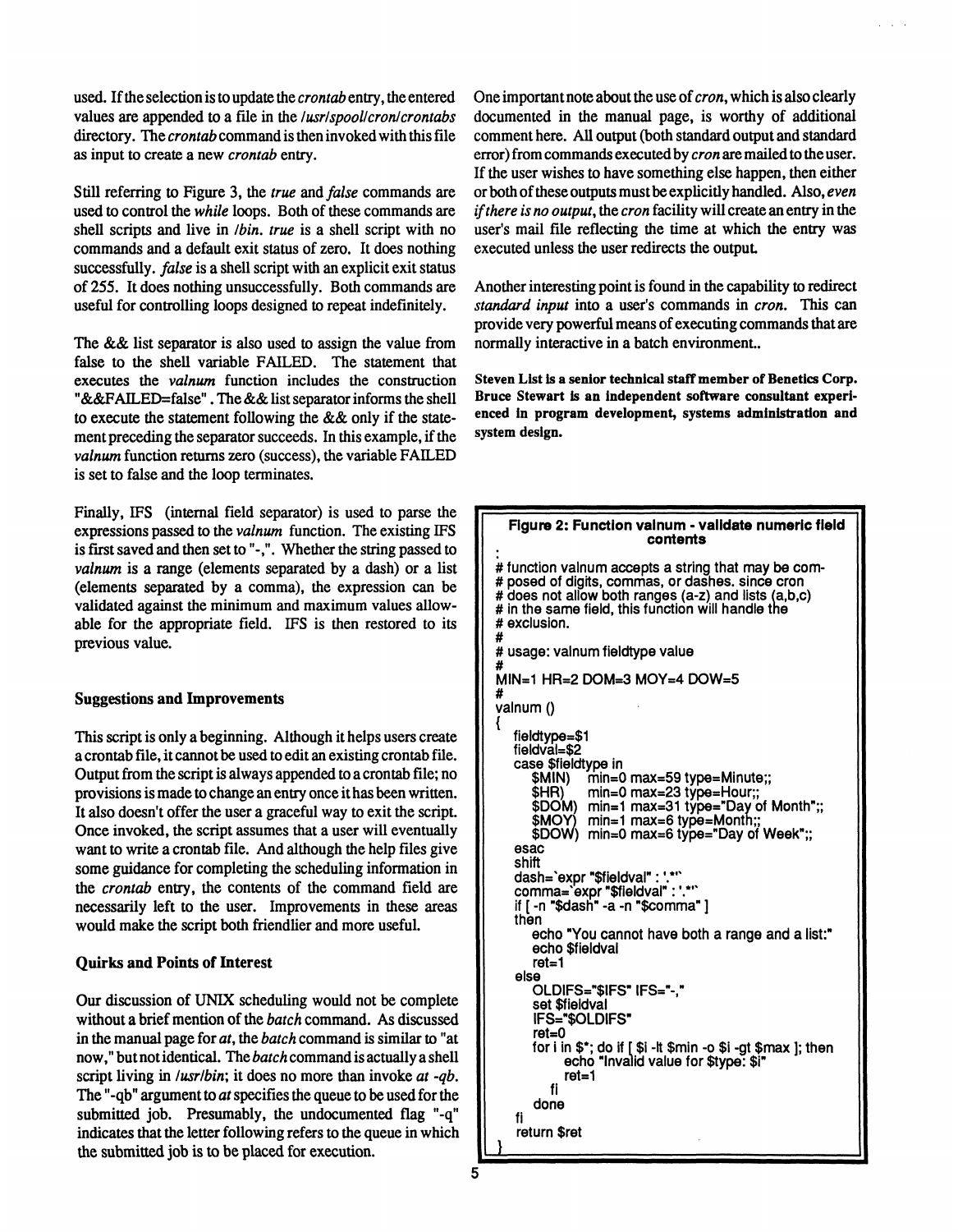```
Figure 3: The MKCRON Shell Script 
 # mkcron - create a crontab entry 
 # 
 # usage: mkcron 
 # 
 MIN=0 
 HR=2 DOM=3 MOY=4 DOW=5 CMD=6 UpdCron=7 
 Max=8 
 # 
  # 
 eval Menu_$MIN=\"Minute\"
 eval Menu $HR=\"Hour\"
 eval Menu $DOM=\"Day of Month\"
 eval Menu_$MOY=\"Month\"
 eval Menu_$DOW=\"Day of Week\"
 eval Menu_$CMD=\"Command to Execute\"
 eval Menu_$UpdCron=\"Update CRONTAB with this entry\"
 # 
 Minutes='*' Hours='*' DaysOfMonth='*' DaysOfWeek='*' Months='*' 
 Command=/bin/date 
 # 
 Continue=true 
 # 
 while $Continue 
 do 
    Select=0 
    # 
    while [ $Select -eq 0 ] 
    do 
       "\n\tPlease select which field you would like to enter\n"
       for i in $MIN $HR $DOM $MOY $DOW $CMD $UpdCron 
       do 
          eval echo "\\\t$i: \$Menu_$i" 
       done 
       "\n\tPlease enter the number of your choice: _\b\c"
       read Select 
        if [ "$Select" -le $Min -o "$Select" -ge $MAX ]<br>..
       then 
          echo "\n--> This is not a valid choice [$Select]\n"
          Select=0 
        fi 
     done # while Iselect 
     # 
     # process the specific field requested by the user 
     # 
     ii [ $Qeiect -eq $OMD ]<br>"
    then 
        eval echo "\\\tPlease enter the value for the \$Menu_$Select field: "<br>read Command
        read Command<br>Lecalest se fil
     elli [ $Oelect -eq $OpdOron ]<br>*hee
     then 
        if [ -r /usr/spool/cron/crontabs/$LOGNAME ] 
\parallel \frac{1}{2}cp /usr/spool/cron/crontabs/$LOGNAME ct.$LOGNAME 
        else 
           touch checognamic
        fi
```
I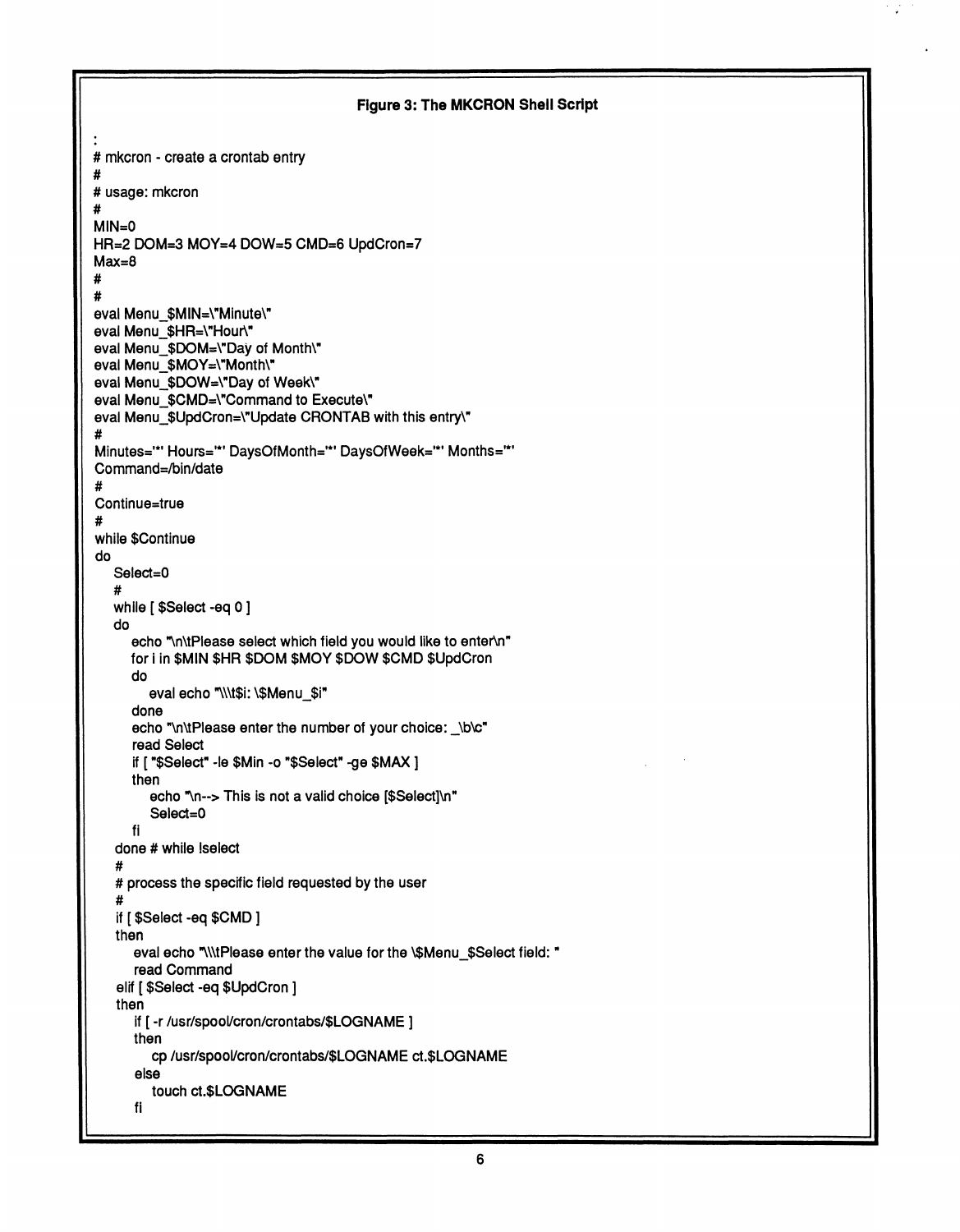**chmod 666 ct.SLOGNAME echo "\$Minutes \$Hours \$DaysofMonth \$Months \$DaysOfWeek \$Command"» ct.\$LOGNAME crontab ct.\$LOGNAME rm -f ct.\$LOGNAME echo ["\tYour](file:///tYour) crontab thus far contains the following:\n" crontab -I Continue=false continue else FAILED=true while \$FAILED do**  eval echo "\\\tPlease enter the value for the \\$Menu\_\$Select field: \\\c" **read Value if**  $[$  "\$Value" = '?' ]  $# a cry$  for help **then echo"" eval more Help.\$Select echo"" else valnum \$Select "\$Value" && FAILED=false fi done case \$Select in \$MIN) Minutes="\$Value";; \$HR) Hours=<sup>M</sup> \$Value";;**  \$DOM) .......... DaysOfMonth="\$Value";; **\$MOY) Months=<sup>M</sup> \$Value";;**  \$DOW) .......... DaysOfWeek="\$Value";; **esac fi echo ["\tEntry](file:///tEntry) so far:\n\t\c" echo "\$Minutes \$Hours \$DaysofMonth \$Months \$DaysOfWeek \$Command" done # while continue exitO** 

## **The UNIX Christmas Song**

**Better watchout Better !cry Better !pout Lpr why Santaclaus < Northpole > Town** 

**Cat /etc/password > list Ncheck list Ncheck list Grep list naughty > nogiftlist Grep list nice > giftlist Santaclaus < Northpole > Town** 

**Who I grep sleeping Who I grep awake Who Igrep bad/good For (goodness sake) {be good}**